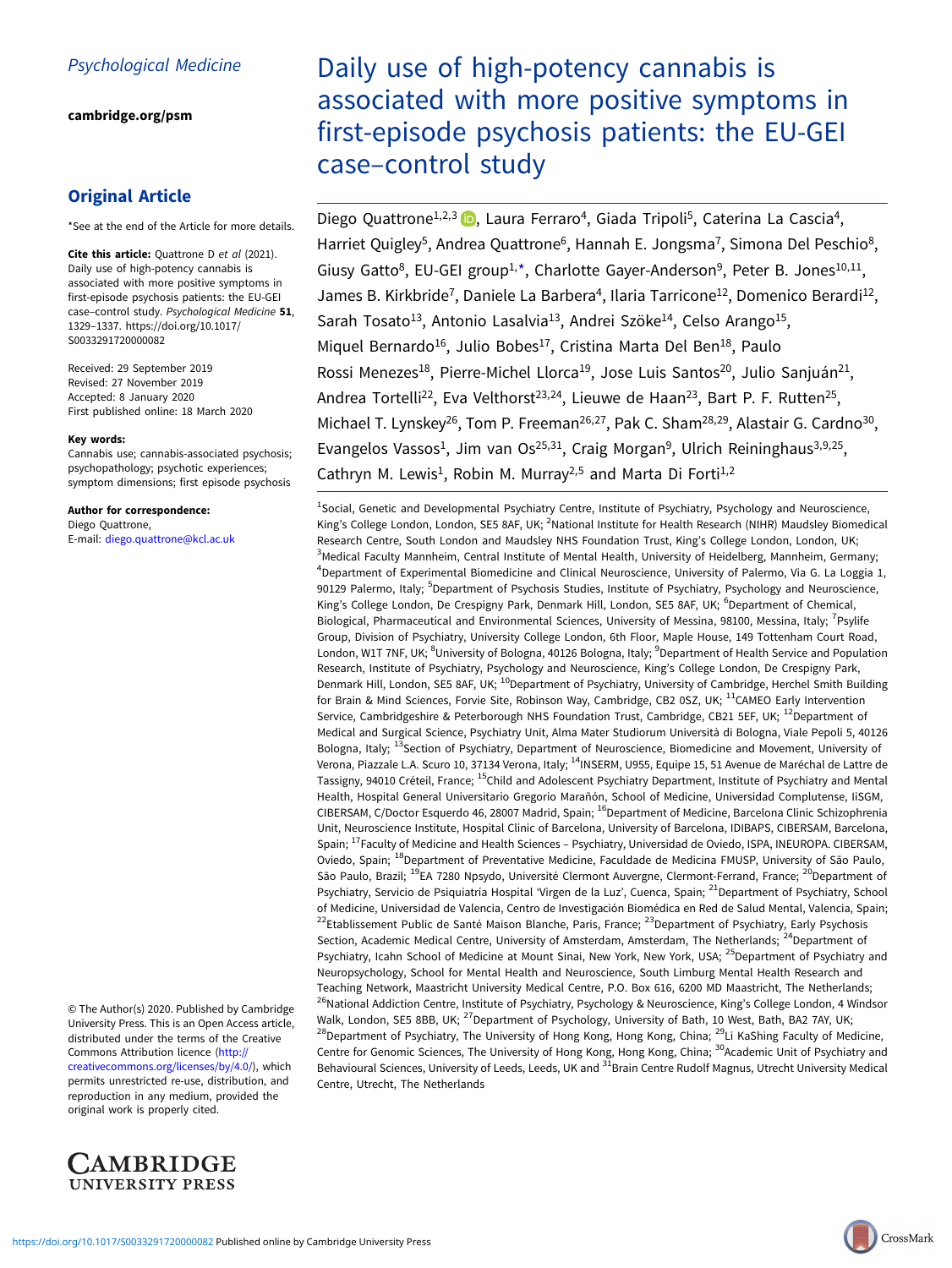# Abstract

Background. Daily use of high-potency cannabis has been reported to carry a high risk for developing a psychotic disorder. However, the evidence is mixed on whether any pattern of cannabis use is associated with a particular symptomatology in firstepisode psychosis (FEP) patients.

Method. We analysed data from 901 FEP patients and 1235 controls recruited across six countries, as part of the European Network of National Schizophrenia Networks Studying Gene-Environment Interactions (EU-GEI) study. We used item response modelling to estimate two bifactor models, which included general and specific dimensions of psychotic symptoms in patients and psychotic experiences in controls. The associations between these dimensions and cannabis use were evaluated using linear mixed-effects models analyses.

Results. In patients, there was a linear relationship between the positive symptom dimension and the extent of lifetime exposure to cannabis, with daily users of high-potency cannabis having the highest score ( $B = 0.35$ ; 95% CI 0.14–0.56). Moreover, negative symptoms were more common among patients who never used cannabis compared with those with any pattern of use  $(B = -0.22; 95\% \text{ CI} -0.37 \text{ to } -0.07)$ . In controls, psychotic experiences were associated with current use of cannabis but not with the extent of lifetime use. Neither patients nor controls presented differences in depressive dimension related to cannabis use.

Conclusions. Our findings provide the first large-scale evidence that FEP patients with a history of daily use of high-potency cannabis present with more positive and less negative symptoms, compared with those who never used cannabis or used lowpotency types.

#### Introduction

There is compelling evidence to suggest that cannabis use is associated with psychotic disorders (Marconi, Di Forti, Lewis, Murray, & Vassos, [2016\)](#page-7-0). However, it is unclear whether cannabis use is a 'modifier' factor that affects symptom presentation of psychotic disorders. The existence of a pattern of psychotic symptomatology particularly associated with cannabis has been described in several case series (Bernhardson & Gunne, [1972;](#page-6-0) Chopra & Smith, [1974](#page-7-0); Spencer, [1971](#page-7-0); Talbott & Teague, [1969](#page-8-0); Bromberg, [1934\)](#page-7-0). Nevertheless, case and cohort studies have found mixed results as to whether (Addington & Addington, [2007](#page-6-0); Bersani, Orlandi, Kotzalidis, & Pancheri, [2002](#page-6-0); Foti, Kotov, Guey, & Bromet, [2010;](#page-7-0) Grech, Van Os, Jones, Lewis, & Murray, [2005](#page-7-0); Green et al., [2004](#page-7-0); Negrete, Knapp, Douglas, & Smith, [1986](#page-7-0); Peralta & Cuesta, [1992;](#page-7-0) Ringen et al., [2016](#page-7-0); Seddon et al., [2016](#page-7-0)) or not (Barrowclough, Gregg, Lobban, Bucci, & Emsley, [2015;](#page-6-0) Boydell et al., [2007;](#page-7-0) Dubertret, Bidard, Ades, & Gorwood, [2006](#page-7-0); Stirling, Lewis, Hopkins, & White, [2005](#page-8-0); Thornicroft, Meadows, & Politi, [1992](#page-8-0); Tosato et al., [2013;](#page-8-0) van Dijk, Koeter, Hijman, Kahn, & van den Brink, [2012](#page-8-0)) psychotic patients using cannabis present with more positive symptoms than those not using cannabis. Moreover, there is mixed evidence of any relationship between cannabis use and negative symptoms in psychosis. Some reports suggest fewer negative symptoms in patients with psychosis who use cannabis (Bersani et al., [2002;](#page-6-0) Green et al., [2004;](#page-7-0) Peralta & Cuesta, [1992\)](#page-7-0), which is consistent with having enough social skills to obtain the substance (Murray et al.,

[2017\)](#page-7-0). However, this association has not been confirmed in other studies (Grech et al., [2005;](#page-7-0) Seddon et al., [2016](#page-7-0)) and others even reported a positive association (Ringen et al., [2016\)](#page-7-0).

These inconsistencies might be explained by differences in study design and methods. For example, only a few findings were based on first-episode psychosis (FEP) patients (Addington & Addington, [2007](#page-6-0); Grech et al., [2005;](#page-7-0) Seddon et al., [2016;](#page-7-0) Tosato et al., [2013\)](#page-8-0), which minimize selection and recall bias, and the confounding effect of antipsychotic drugs on symptoms. In addition, a meta-analysis of longitudinal studies concluded that most examinations lacked sufficient power to detect an effect of cannabis on symptoms, or inadequately controlled for potential confounders (Zammit et al., [2008](#page-8-0)). Furthermore, although a few studies included information on the frequency of use, all failed to obtain detailed information on the lifetime pattern of cannabis use, especially on the type and strength of cannabis used. Of note, potent cannabis varieties, with high concentrations of Delta-9-Tetrahydrocannabinol (Δ9-THC), have been associated with the most harm to mental health (Di Forti et al., [2015](#page-7-0); Freeman et al., [2018\)](#page-7-0) and, in recent years, these potent types have become more available worldwide (ElSohly et al., [2016](#page-7-0); Freeman et al., [2019;](#page-7-0) Potter, Hammond, Tuffnell, Walker, & Di Forti, [2018\)](#page-7-0). Finally, no studies have used factor analysis of observed symptoms to evaluate to what extent cannabis use is a factor influencing the clinical heterogeneity of psychosis.

On the other hand, in the general population, there are consistent findings regarding the association between cannabis use and psychotic experiences (Ragazzi, Shuhama, Menezes, & Del-Ben, [2018](#page-7-0)). However, most studies had limited geographical coverage and the examined population was scarcely representative of the population at risk of psychosis (Ragazzi et al., [2018\)](#page-7-0).

In this study, we set out to clarify the association between detailed patterns of cannabis use and transdiagnostic symptom dimensions in a large multinational FEP sample. In addition, we examine the association between detailed patterns of cannabis use and subclinical symptom dimensions in a large sample of controls representative of the population at risk in each catchment area.

Specifically, we sought to test the hypotheses that: (1) positive psychotic symptoms are more common among FEP patients with more frequent lifetime use of cannabis and greater exposure to high-potency varieties; (2) positive psychotic experiences are more common in population controls with a recent use of cannabis, who would be more resilient to the long-term effects of cannabis; (3) negative symptoms are more common among those patients who have never used cannabis.

# **Methods**

#### Study design and participants

This analysis is based on the incidence and case–control study work package of the EUropean network of national schizophrenia networks studying Gene-Environment Interactions (EU-GEI).

FEP individuals were identified between 2010 and 2015 across six countries to examine the incidence rates of schizophrenia and other psychotic disorders (Jongsma et al., [2018](#page-7-0)), and symptomatology at psychosis onset (Quattrone et al., [2019\)](#page-7-0). To examine the risk factors, we sought to perform an extensive assessment on approximately 1000 FEP patients and 1000 population-based controls during the same time period.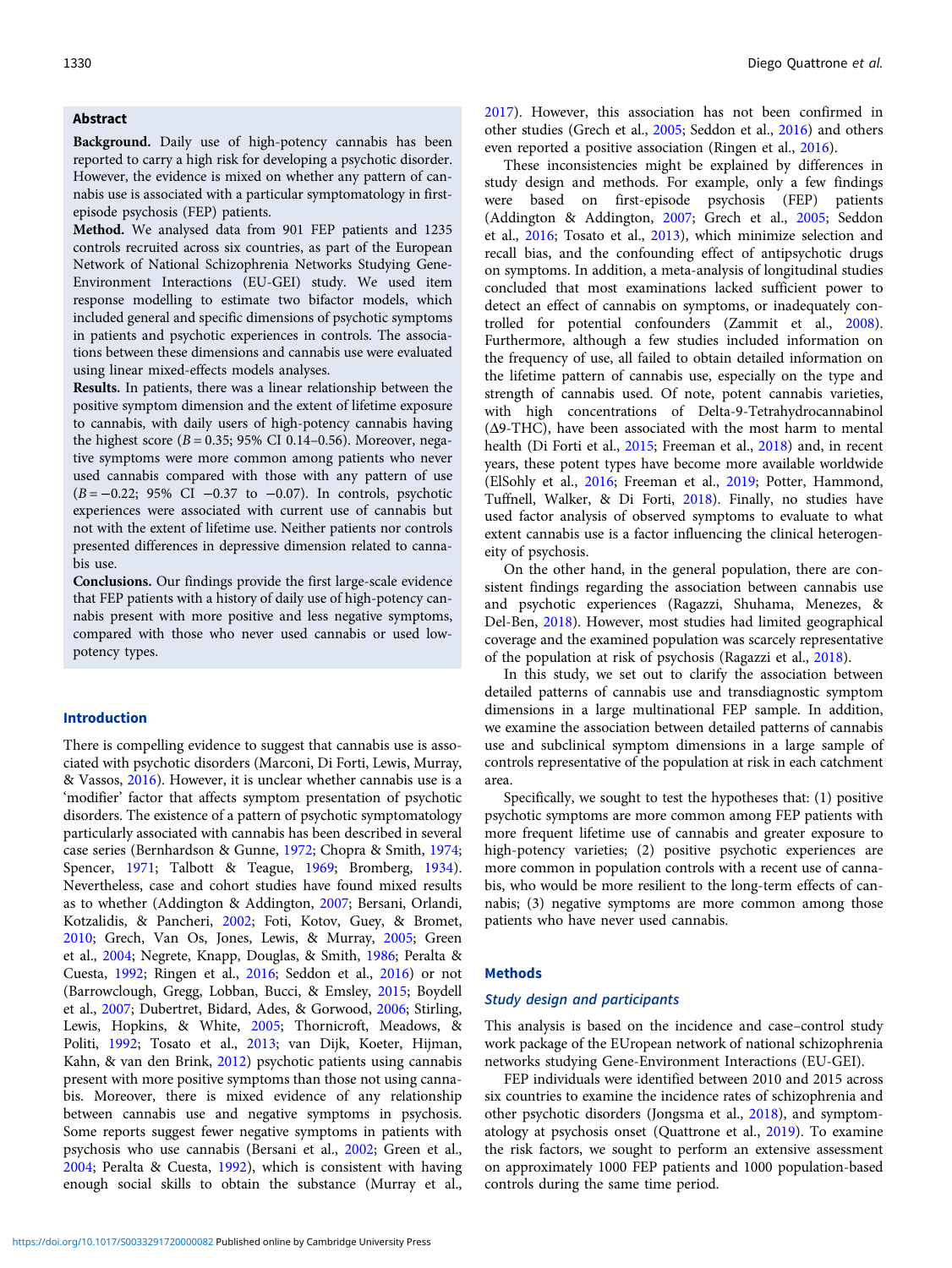Patients were included in the case–control study if they met the following criteria during the recruitment period: (a) aged between 18 and 64 years; (b) presentation with a clinical diagnosis for an untreated FEP, even if longstanding [International Statistical Classification of Diseases and Related Health Problems, Tenth Revision (ICD-10) codes F20–F33]; (c) resident within the catchment area. Exclusion criteria were: (a) previous contact with psychiatric services for psychosis; (b) psychotic symptoms originating from an identified organic condition; and (c) transient psychotic symptoms resulting from acute intoxication (ICD-10: F1x.5).

The recruitment of controls followed a mixture of random and quota sampling methods, in order to achieve the best possible representativeness in age, sex and ethnicity of the population living in each catchment area. The identification process varied by site and was based on locally available sampling frames, including mostly the use of lists of all postal addresses and general practitioners' lists from randomly selected surgeries. When these resources were not fully available, Internet and newspapers advertising were used to fill quotas. Exclusion criteria for controls were: (a) diagnosis of a psychotic disorder; (b) ever having been treated for psychotic symptoms.

We analysed data from 11 catchment areas, including urban and less urban populations [i.e. Southeast London, Cambridgeshire and Peterborough (England); central Amsterdam, Gouda and Voorhout (the Netherlands); Bologna municipality, city of Palermo (Italy); Paris (Val-de-Marne), Puy-de-Dôme (France); Madrid (Vallecas), Barcelona (Spain); and Ribeirão Preto (Brazil)]. Further information on the case– control sample and the recruitment strategies is included in the online Supplementary material.

#### **Measures**

Data on age, sex and ethnicity were collected using a modified version of the Medical Research Council Sociodemographic Schedule (Mallett, [1997](#page-7-0)). The OPerational CRITeria (OPCRIT) system (McGuffin, Farmer, & Harvey, [1991](#page-7-0)) was used by centrally trained investigators, whose reliability was assessed before and throughout the study  $(k = 0.7)$ , to assess psychopathology in the first 4 weeks after the onset and generate research-based diagnoses based on different diagnostic classification systems. The Community Assessment of Psychic Experiences (CAPE) (Stefanis et al., [2002\)](#page-8-0) was administered to controls to self-report their psychotic experiences. The reliability of the CAPE is good for all the languages spoken in the countries forming part of the EU-GEI study (<http://cape42.homestead.com>).

A modified version of the Cannabis Experience Questionnaire (CEQEU-GEI) (Di Forti et al., [2009\)](#page-7-0) was used by investigators to collect extensive information on the patterns of use of cannabis and other drugs. We used six measures of cannabis use (online Supplementary Table S2), including a variable measuring specific patterns of cannabis exposure by combining the frequency of use with the potency of cannabis. As illustrated in the Supplementary material, the cannabis potency variable was based on the data published in the European Monitoring Centre for Drugs and Drug Addiction (EMCDDA) (Di Forti et al., [2019](#page-7-0); European Monitoring Centre for Drugs & Drug Addiction, [2013\)](#page-7-0).

We selected confounders based on their possible association with cannabis use and/or symptom dimensions. These included: sex; age; ethnicity; use of stimulants, hallucinogens, ketamine, cocaine, crack and novel psychoactive substances; current use of tobacco cigarettes (smoking 10 cigarettes or more per day = 1); and current use of alcohol (drinking 10 alcohol units or more per week  $= 1$ ).

#### Statistical analysis

# Dimensions of psychotic symptoms in patients and psychotic experiences in controls

Data from OPCRIT and CAPE were analysed using multidimensional item response modelling in Mplus, version 7.4 (Muthén & Muthén, [2012](#page-7-0)), to estimate two bifactor models, based on the associations among observer ratings of psychotic symptoms in patients and self-ratings of psychotic experiences in controls. This methodology is described in full in our EU-GEI paper on symptom dimensions in FEP patients (Quattrone et al., [2019](#page-7-0)), and it was likewise applied to psychotic experiences in population controls. Briefly, CAPE items were dichotomized as 0 'absent' or 1 'present'. In order to ensure sufficient covariance coverage for item response modelling, we used items with a valid frequency of 'present'  $\geq$ 10% in our sample, and we excluded items with low correlation values  $( $0.3$ ) based on the examination of the$ item correlation matrix. As in the previous analysis in patients, the bifactor solution was compared with other solutions (i.e. unidimensional, multidimensional and hierarchical models) using Log-Likelihood (LL), Akaike Information Criterion (AIC), Bayesian Information Criterion (BIC) and Sample-size Adjusted BIC (SABIC) as model fit statistics. Path diagrams that illustrate these models are presented in online Supplementary Fig. S1. Reliability and strength indices such as McDonald's omega  $(\omega)$ (Rodriguez, Reise, & Haviland, [2016\)](#page-7-0), omega hierarchical  $(\omega_H)$ (Rodriguez et al., [2016\)](#page-7-0) and index H (Hancock & Mueller, [2001](#page-7-0)) were computed to determine: (1) the proportion of common variance accounted by general and specific symptom dimensions; (2) the proportion of reliable variance accounted by the general dimension not unduly affected by the specific dimensions; (3) the proportion of reliable variance accounted for by each specific dimension not unduly affected by the general and all the other specific dimensions; (4) the overall reliability and replicability of the bifactor construct of psychosis-like experiences. Finally, we generated factor scores for one general psychotic experience dimension and three specific dimensions of positive, negative and depressive psychotic experiences.

For patients, we used the previously generated factor scores for one general psychosis dimension and five specific dimensions of positive, negative, disorganized, manic and depressive symptoms (Quattrone et al., [2019](#page-7-0)).

# Symptom dimensions and cannabis use

We evaluated the relationship between psychotic symptom dimensions in patients, or psychotic experience dimensions in controls, and cannabis use using linear mixed-effects models in STATA14 (StataCorp, [2015](#page-8-0)). We specifically modelled symptom dimension scores as a function of each of the six measures of cannabis use. We then evaluated the combined effect of frequency of use and potency of cannabis. To account for the nonindependence of symptom profiles of subjects assessed within the same country (e.g. due to cultural similarities), and for the potential within-site correlation (e.g. due to context factors), we fitted a three-level mixed model, where the random effect encompassed two levels of random intercepts: one due to the countries, and another due to the sites within the countries. Finally, we used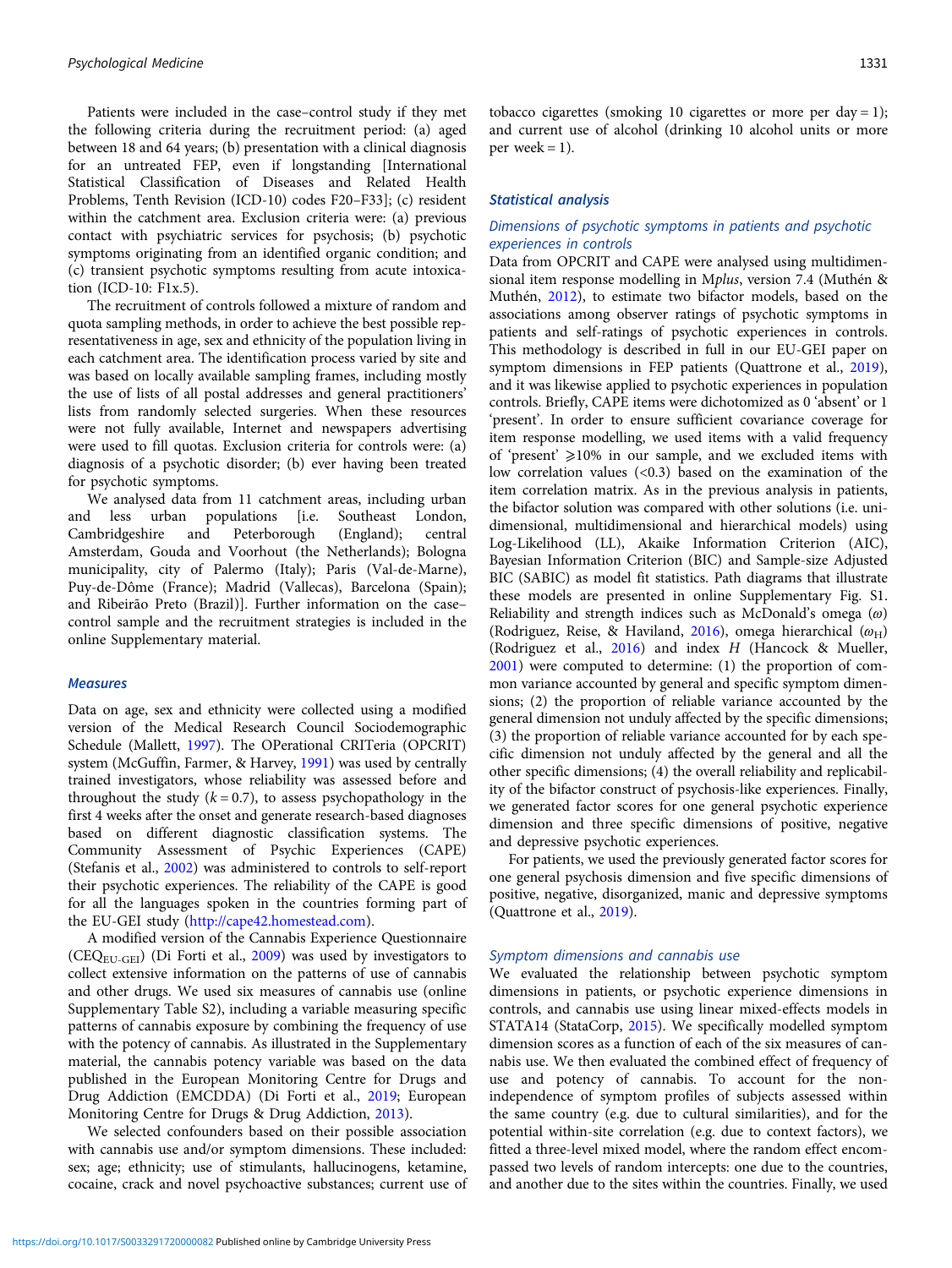

Fig. 1. Bifactor model of psychotic experiences in controls. (□) Observed variables (No. of CAPE items); (○) Unobserved variables (latent factors); (→) standardized item loading estimation onto latent factors; G, general psychosis-like factor; Specific psychotic experiences factors: DEP, Depression; NEG, Negative; POS, Positive. Reliability and strength estimates: H = construct reliability index;  $\omega$  = McDonald omega;  $\omega_H$  = hierarchical omega;  $\omega/\omega_H$  = Relative omega. Explanatory note: McDonald's ω is an estimate of the proportion of the common variance accounted by general and specific symptom dimensions (Rodriguez et al., [2016\)](#page-7-0). Relative omega ( $\omega/\omega_{\rm h}$ ) is the amount of reliable variance explained in the observed scores attributable to (a) the general factor independently from the specific symptom dimensions, and (b) each specific symptom dimension independently from the general factor. H is an index of the quality of the measurement model based on the set of CAPE items for each dimension (Hancock & Mueller, [2001](#page-7-0)). Indices can range from 0 to 1, with values closer to 1 indicating a better construct reliability and replicability across studies.

the Benjamini–Hochberg (B-H) procedure to reduce the false discovery rate, which we set at 5%.

# Results

#### Sample characteristics

We analysed data from 901 FEP patients and 1235 controls. The main socio-demographic characteristics and history of substance misuse of patients and controls are presented in online Supplementary Table S1. Online Supplementary Tables S3 and S5 show the sample prevalence of psychotic experiences in controls and of psychotic symptoms in patients.

# Bifactor model of psychotic experiences in controls

Online Supplementary Table S4 shows that, as in our previous analysis of the OPCRIT items (Quattrone et al., [2019](#page-7-0)), the bifactor model provided the best fit for the CAPE items, as illustrated by AIC, BIC and SABIC substantially lower compared with competing models. This solution explained 60% of the unique variance. In addition, Fig. 1 shows that, within the bifactor model, the explained variance was due to individual differences mostly on the general psychotic experience dimension. This is illustrated by the relative  $\omega$  coefficient, which, for example, showed that 85% of the reliable variance was due to the general dimension when partitioning out the variability in scores due to the specific dimensions. Moreover, factor loadings of moderate to high magnitude were observed for most items on the general psychotic experience dimension, whereas factor loadings of a smaller magnitude were observed for the specific dimensions (Fig. 1). Consistently, the index H, which is a measure of the construct reliability and replicability across studies (Hancock & Mueller, [2001\)](#page-7-0), was very high for the general dimension (0.92), moderate for positive (0.78) and negative (0.71) dimensions and lower for the depressive dimension (0.41).

#### Symptom dimensions in patients by a pattern of cannabis use

Models' results are presented in [Table 1](#page-4-0) which shows that:

(1) There were no differences in the distribution of positive symptoms according to early age at first use  $(\leq 15$  years old), nor, after B-H correction, according to ever or current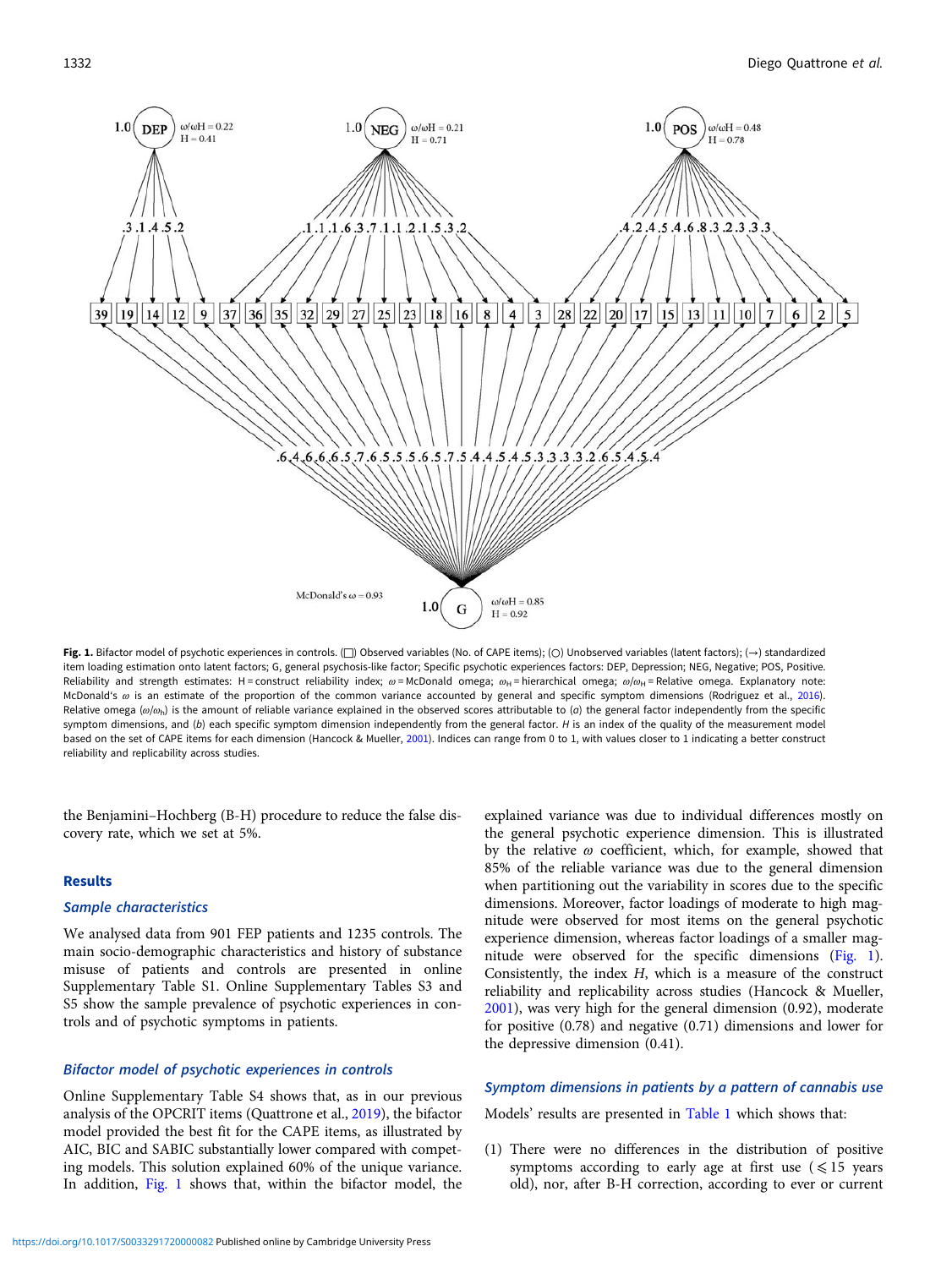<span id="page-4-0"></span>Table 1. Symptom dimensions in FEP patients by measures of cannabis use<sup>a</sup>

| Symptom dimension | Ever used cannabis<br>$B$ (95% CI) | Current use of cannabis<br>$B(95% \text{ Cl})$ | Age at first use of cannabis<br>$B$ (95% CI) | Money used for cannabis<br>$B(95% \text{ Cl})$ |
|-------------------|------------------------------------|------------------------------------------------|----------------------------------------------|------------------------------------------------|
| Positive          | $0.16*$ (0 to 0.31)                | $0.21* (0.04 - 0.37)$                          | $0.05$ (-0.13 to 0.22)                       | $0.3$ ** (0.11–0.48)                           |
| Negative          | $-0.22**$ (-0.37 to -0.07)         | $-0.09$ ( $-0.26$ to 0.07)                     | $0.07$ (-0.09 to 0.22)                       | $0.07$ (-0.12 to 0.25)                         |
| Depressive        | $-0.08$ ( $-0.24$ to 0.08)         | $-0.08$ ( $-0.22$ to 0.06)                     | $-0.09$ ( $-0.23$ to 0.05)                   | $-0.11$ ( $-0.29$ to 0.06)                     |
| Disorganization   | $-0.01$ ( $-0.24$ to 0.03)         | $0.01$ (-0.05 to 0.26)                         | $0.11$ (-0.06 to 0.28)                       | $0.1$ (-0.17 to 0.19)                          |
| Manic             | $0.22**$ (0.08–0.36)               | $0.12$ (-0.02 to 0.27)                         | $-0.09$ ( $-0.25$ to 0.07)                   | $0.05$ (-0.11 to 0.22)                         |
| General factor    | $0.05$ (-0.06 to 0.17)             | $0.02$ (-0.1 to 0.14)                          | $-0.06$ ( $-0.09$ to 0.22)                   | $0.03$ (-0.11 to 0.17)                         |

<sup>a</sup>All models were adjusted for age, sex, ethnicity, use of other recreational/illicit substances and diagnosis. Models were random-intercept models that included two random effects to allow symptomatology to vary across countries and across sites within countries but assumed that individual-level exposure to cannabis had a fixed effect across the entire sample. Significance:  $p < 0.05$ , \*\*p < 0.01, \*\*p < 0.001; P-values nominally significant after Benjamini-Hochberg procedure are showed in bold.

use of cannabis. However, positive symptoms were more common among patients who spent more than 20 euros per week on cannabis ( $B = 0.3$ ; 95% CI 0.11–0.48;  $p = 0.001$ ).

- (2) Fewer negative symptoms were observed among those patients who used cannabis at least once compared with those who never tried  $(B = -0.22; 95\% \text{ CI} -0.37 \text{ to } -0.07;$  $p = 0.004$ ). Early age at first use and current use of cannabis was not associated with negative symptomatology.
- (3) Manic symptoms were more frequent among patients who had ever used cannabis ( $B = 0.22$ ; 95% CI 0.08–0.36;  $p = 0.002$ ).
- (4) There were no differences in the distribution of the scores on the depressive, disorganization and general psychosis dimensions according to any measure of cannabis use.

# Psychotic experience dimensions in population controls by patterns of cannabis use

Models' results are presented in [Table 2](#page-5-0), which shows that:

- (1) There were no differences in the distribution of positive psychotic experiences according to ever use of cannabis or early age at first use  $(\leq 15$  years old). However, positive psychotic experiences were more commonly reported by subjects who currently used cannabis  $(B = 0.33; 95\% \text{ CI } 0.15-$ 0.51;  $p < 0.001$ ) and who spent more than 20 euros per week on cannabis ( $B = 0.39$ ; 95% CI 0.09–0.69;  $p = 0.011$ ).
- (2) There were no differences in the distribution of the depressive and negative experiences in population controls according to cannabis use.

# Symptom dimensions by frequency of use and potency of cannabis

The independent effects of frequency of use and potency of cannabis are reported in online Supplementary Tables S6.1 and S6.2, and online Supplementary Fig. S2, showing that, only in patients, positive symptoms were more common in those who used cannabis on a daily basis and exposed to high-potency varieties

Testing the combined 'type-frequency' variable in patients, we found evidence of a linear relationship between the positive symptom dimension and the extent of exposure to cannabis, with daily users of high-potency cannabis showing the highest score  $(B =$ 0.35; 95% CI 0.14-0.56;  $p = 0.001$ ). Therefore, we introduced a contrast operator and plotted the exposure–response relationship for positive symptoms [\(Fig. 2](#page-5-0)), by comparing the predictive margins of the adjusted mean of each group against the grand adjusted mean of all groups. [Figure 2](#page-5-0) shows that the adjusted mean for daily users of high-potency cannabis was 0.2 units greater than the grand adjusted mean. Moreover, the adjusted means for the groups who never or rarely used cannabis were respectively 0.16 or 0.18 units lower than the grand adjusted mean.

A negative relationship between the negative symptom dimension score and patterns of cannabis use was also observed in patients. [Figure 3](#page-6-0) shows that patients with psychosis who never used cannabis had more negative symptoms either compared with the grand adjusted mean or with any pattern of cannabis use.

# **Discussion**

# Principal findings

This is the first multinational study analysing data on the potency of cannabis and its dose-effect relationship with dimensions of symptoms in FEP patients, and dimensions of psychotic experiences in population controls. We provide the first evidence that: (1) in patients, a positive correlation exists between the extent of premorbid cannabis use and the score on the positive symptom dimension, with daily users of high-potency cannabis showing the most positive symptoms at FEP; (2) psychotic experiences in nonclinical populations are associated with the current use of cannabis but are independent of the extent of lifetime exposure to cannabis; (3) negative symptoms at FEP are more common in patients who have never tried cannabis; (4) depressive symptoms are independent of any pattern of use of cannabis.

# Limitations

Our findings must be considered in the context of two main limitations. First, individual data on patterns of cannabis use are not validated with biological samples. However, biological tests are not considered the gold standard method for such a validation (Large et al., [2012\)](#page-7-0) and do not allow one to ascertain the extent of cannabis use over the years (Taylor, Sullivan, Ring, Macleod, & Hickman, [2017](#page-8-0)). Moreover, studies combining self-report and laboratory data support the reliability of subjects in reporting the type of cannabis they use (Freeman et al., [2014;](#page-7-0) Wolford et al., [1999\)](#page-8-0). Second, we did not take into account the cannabidiol (CBD) contribution to the potency variable, as official data on its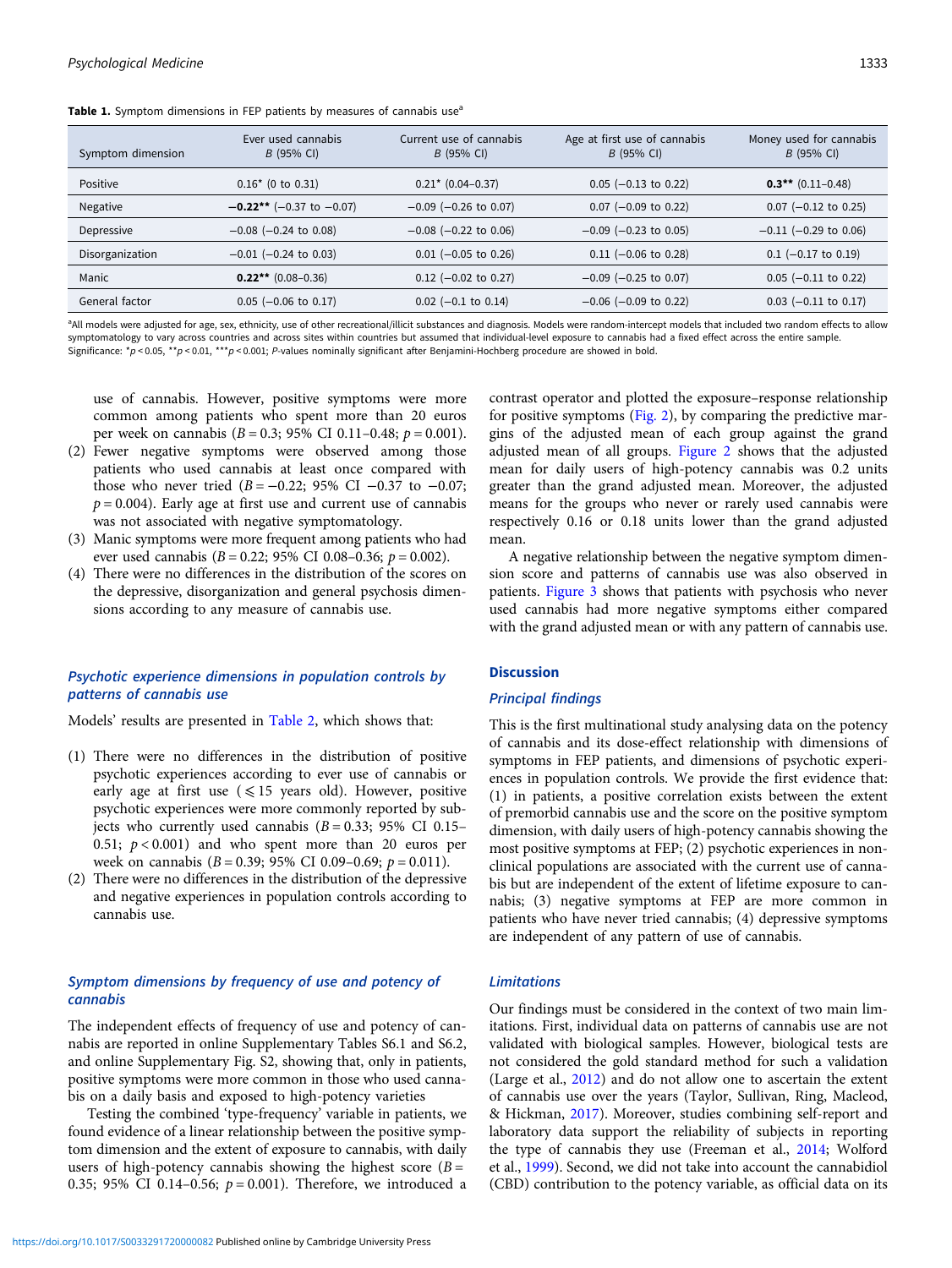<span id="page-5-0"></span>Table 2. Psychotic experience dimensions in controls by cannabis use<sup>a</sup>

| Psychotic experience dimension | Ever used cannabis<br>$B$ (95% CI) | Current use of cannabis<br>$B(95% \text{ Cl})$ | Age at first use of cannabis<br>B (95% CI) | Money used for cannabis<br>$B(95% \text{ Cl})$ |
|--------------------------------|------------------------------------|------------------------------------------------|--------------------------------------------|------------------------------------------------|
| Positive                       | $0.05$ (-0.06 to 0.17)             | $0.33***$ (0.15-0.51)                          | $0.08$ (-0.11 to 0.25)                     | $0.39* (0.09-0.69)$                            |
| Negative                       | $0.11$ (-0.01 to 0.24)             | $0.16$ (-0.03 to 0.36)                         | $-0.11$ (-0.29 to 0.07)                    | $-0.12$ (-0.2 to 0.44)                         |
| Depressive                     | $0.09$ (-0.03 to 0.21)             | $0.01$ (-0.19 to 0.20)                         | $-0.02$ ( $-0.21$ to 0.16)                 | $-0.02$ ( $-0.3$ to 0.35)                      |
| General factor                 | $0.04$ (-0.08 to 0.17)             | $0.13$ (-0.07 to 0.33)                         | $0.08$ (-0.11 to 0.22)                     | $0.15$ (-0.18 to 0.48)                         |

<sup>a</sup>All models were adjusted for age, sex, ethnicity and use of other recreational/illicit substances. Models were random-intercept models that included two random effects to allow symptomatology to vary across countries and across sites within countries but assumed that individual-level exposure to cannabis had a fixed effect across the entire sample. Significance:  $*p < 0.05$ ,  $*p < 0.01$ ,  $**p < 0.001$ ; P-values nominally significant after Benjamini-Hochberg procedure are showed in bold.

> 4 dimension score  $\mathbf{\Omega}$  $\overline{C}$ symptom Positive Ń

Fig. 2. Positive symptom dimension in cases by patterns of cannabis use. Explanatory note: the positive symptom dimension predicted mean of each group of patterns of cannabis use is plotted against the predicted grand mean of all groups (represented by the red line). The positive value for the contrast of daily use of high-potency cannabis indicates more positive symptomatology in this group. On the other hand, negative values for the contrasts of the first two groups indicates less positive symptomatology when there is less exposure to cannabis. These differences are relevant, as indicated by 95% confidence intervals that do not overlap with zero. The model was a random intercept model which allowed symptoms to vary across countries and sites within countries, but it assumed that frequency of use and type of cannabis had an individual fixed effect. Values were adjusted for age, sex, ethnicity, diagnosis and use of other recreational/illicit substances.

HP = High Potency Cannabis

content in the different cannabis varieties were not available in most study sites; CBD might counterbalance Δ9-THC effects and minimize both psychotic experiences (Schubart et al., [2011\)](#page-7-0) and symptoms (McGuire et al., [2018\)](#page-7-0).

#### Comparison with previous research

We extend previous research on cannabis and psychotic symptoms to a multinational sample confirming the association between cannabis use and positive symptoms of FEP (Ringen et al., [2016](#page-7-0); Seddon et al., [2016\)](#page-7-0). Our results are in line with Schoeler et al. [\(2016](#page-7-0)), who carefully scrutinized the literature on the effect of continuation of cannabis use after FEP, concluding that this would be associated with a more severe positive symptomatology (Schoeler et al., [2016\)](#page-7-0). That said, any comparison with previous research is limited by the lack of information on frequency and potency in all the previous studies along with subjects' exposure to more potent varieties of cannabis in recent years (Potter et al., [2018\)](#page-7-0). In this respect, we firstly provide some evidence that cannabis affects positive symptoms in a dose–response manner, further supporting the converging epidemiological and experimental evidence that the use of cannabis with high content of Δ9-THC has a more detrimental effect than other

varieties (Di Forti et al., [2009](#page-7-0); Freeman et al., [2018](#page-7-0); Morrison et al., [2009](#page-7-0)).

We also report evidence in a multinational FEP sample of an association between lifetime cannabis use and fewer negative symptoms, the latter often considered as a marker of greater neurodevelopmental impairment in psychosis. Two opposite interpretations may be considered.

First, some authors have suggested that people suffering a psychotic disorder might abuse cannabis as an attempt to selfmedicate negative symptoms, and thus the observed reduction in negative symptomatology would be an epiphenomenon due to the cannabis intake itself (Peralta & Cuesta, [1992](#page-7-0)).

Alternatively, psychotic disorders may be characterized by less neurodevelopmental features when associated with cannabis use (Ferraro et al., [2013](#page-7-0); Ferraro et al., [2019;](#page-7-0) Murray et al., [2017;](#page-7-0) Ruiz-Veguilla, Callado, & Ferrin, [2012](#page-7-0)), hence FEP patients who do not initiate to use cannabis would present more negative symptoms.

The lack of a dose dependency in our study appears to speak against the first and in favour of the second possibility, as the difference holds between those who never obtained cannabis and those who used it only once. Moreover, negative symptoms would reduce the social and instrumental skills that were

# Contrasts of Predictive Margins of Patterns of Cannabis Use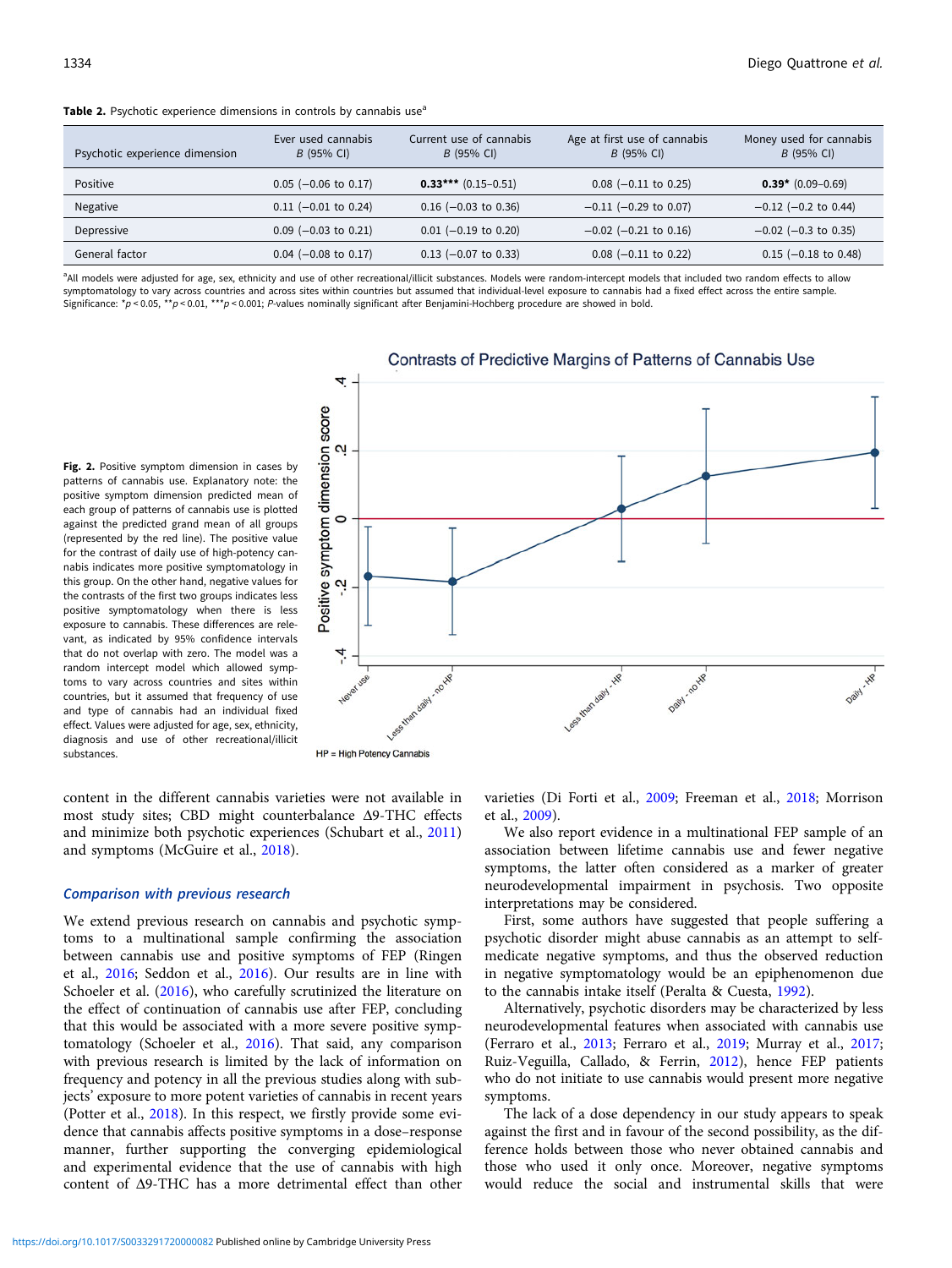<span id="page-6-0"></span>

#### Contrasts of Predictive Margins of Patterns of Cannabis Use

Fig. 3. Negative symptom dimension in cases by patterns of cannabis use. Explanatory note: the negative symptom dimension predicted mean of each group of patterns of cannabis use is plotted against the predicted grand mean of all groups (represented by the red line). Subjects who had never used cannabis presented with more negative symptoms compared to the whole sample. The model was a random intercept model which allowed symptoms to vary across countries and sites within countries, but it assumed that frequency of use and type of cannabis had an individual fixed effect.

necessary to illegally obtain cannabis and sustain its use in all the countries included in the study, except Holland.

Last, we report that the cumulative exposure to cannabis does not impact on psychotic experiences in controls. One could of course argue that the largest proportion of subjects with the harmful pattern of cannabis use were patients. However, further research is needed to look into plausible mechanisms of resilience to the psychotogenic effect of cannabis as observed in our controls, who report psychotic experiences if current users but do not seem to accumulate a risk over life time cannabis use and develop psychotic disorders. Indeed, future studies should aim to: (1) investigate if and how genetic factors, plausibly regulating the endocannabinoid and dopamine systems, pose a small subset of cannabis users at high risk of developing a psychotic disorders with particular symptomatology; (2) clarify over the course of the disorder whether differences in symptomatology between current and former cannabis users may be related to residual cannabis effects.

## **Implications**

The novelty of our study is based on our examination of data on lifetime frequency of cannabis use and on the type of the cannabis used; the availability of high-potency types is increasing worldwide. For instance, a recent potency study revealed that in London, the highpotency type of cannabis called skunk has now taken up 96% of the street market (Potter et al., [2018](#page-7-0)). The EMCDDA has described a European cannabis market characterized by potent varieties (European Monitoring Centre for Drugs and Drug Addiction, [2013](#page-7-0)) like those present in Amsterdam coffee shops that can reach up to 39% of THC. Indeed, as daily use of high-potency cannabis has been associated with high rates of psychotic disorders across Europe (Di Forti et al., [2019\)](#page-7-0), here we show that in FEP patients daily use of high-potency cannabis drives a high score on the positive symptom dimension. Further research should aim to determine biological mechanisms underlying how cannabis contribute to a particular clinical presentation of psychosis. Meanwhile, translating current

findings into clinical practice, symptom dimension scores can be used to stratify patients and develop secondary prevention schemes for cannabis-associated psychosis.

Supplementary material. The supplementary material for this article can be found at [https://doi.org/10.1017/S0033291720000082.](https://doi.org/10.1017/S0033291720000082)

Financial support. The work was supported by: Clinician Scientist Medical Research Council fellowship (project reference MR/M008436/1) to MDF; the National Institute for Health Research (NIHR) Collaboration for Leadership in Applied Health Research and Care South London at King's College Hospital NHS Foundation Trust to DQ; DFG Heisenberg professorship (no. 389624707) to UR. National Institute for Health Research (NIHR) Biomedical Research Centre for Mental Health at South London and Maudsley NHS Foundation Trust and King's College London. The views expressed are those of the author(s) and not necessarily those of the NHS, the NIHR or the Department of Health and Social Care. The EU-GEI Project is funded by the European Community's Seventh Framework Programme under grant agreement No. HEALTH-F2-2010-241909 (Project EU-GEI). The Brazilian study was funded by the São Paulo Research Foundation under grant number 2012/0417-0. Funders were not involved in the design and conduct of the study; collection, management, analysis and interpretation of the data; preparation, review or approval of the manuscript and decision to submit the manuscript for publication.

#### Conflict of interest. None.

#### References

- Addington, J., & Addington, D. (2007). Patterns, predictors and impact of substance use in early psychosis: A longitudinal study. Acta Psychiatrica Scandinavica, 115, 304–309.
- Barrowclough, C., Gregg, L., Lobban, F., Bucci, S., & Emsley, R. (2015). The impact of cannabis use on clinical outcomes in recent onset psychosis. Schizophrenia Bulletin, 41, 382–390.
- Bernhardson, G., & Gunne, L. M. (1972). Forty-six cases of psychosis in cannabis abusers. International Journal of the Addictions, 7, 9–16.
- Bersani, G., Orlandi, V., Kotzalidis, G. D., & Pancheri, P. (2002). Cannabis and schizophrenia: Impact on onset, course, psychopathology and outcomes. European Archives of Psychiatry and Clinical Neuroscience, 252, 86–92.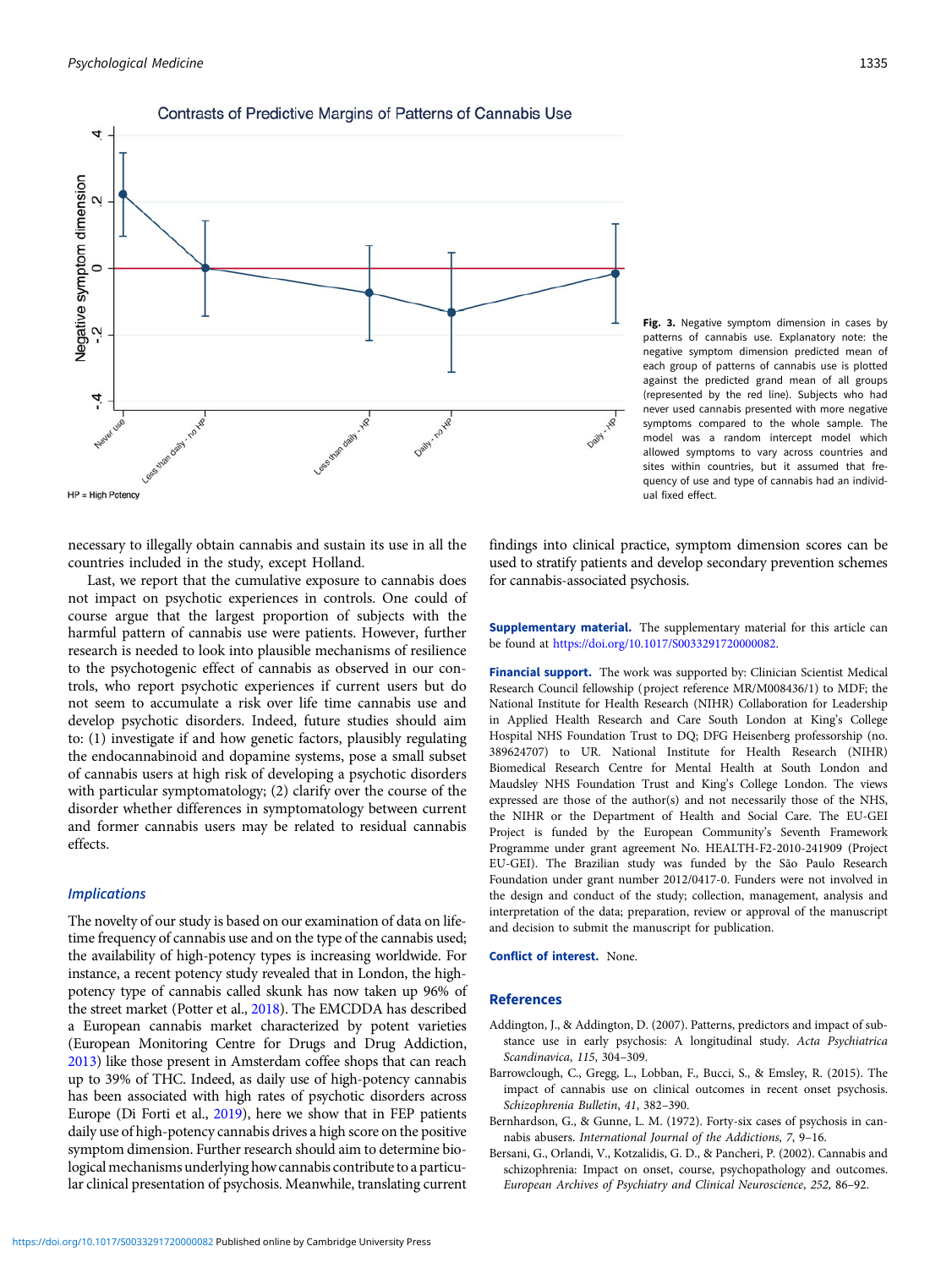- <span id="page-7-0"></span>Boydell, J., Dean, K., Dutta, R., Giouroukou, E., Fearon, P., & Murray, R. (2007). A comparison of symptoms and family history in schizophrenia with and without prior cannabis use: Implications for the concept of cannabis psychosis. Schizophrenia Research, 93, 203–210.
- Bromberg, W. (1934). Marihuana intoxication. The American Journal of Psychiatry, 91, 303–330.
- Chopra, G. S., & Smith, J. W. (1974). Psychotic reactions following cannabis use in east Indians. Archives of General Psychiatry, 30, 24–27.
- Di Forti, M., Marconi, A., Carra, E., Fraietta, S., Trotta, A., Bonomo, M., … Murray, R. M. (2015). Proportion of patients in south London with firstepisode psychosis attributable to use of high potency cannabis: A casecontrol study. The Lancet Psychiatry, 2, 233–238.
- Di Forti, M., Morgan, C., Dazzan, P., Pariante, C., Mondelli, V., Marques, T. R., … Murray, R. M. (2009). High-potency cannabis and the risk of psychosis. The British Journal of Psychiatry, 195, 488–491.
- Di Forti, M., Quattrone, D., Freeman, T. P., Tripoli, G., Gayer-Anderson, C., Quigley, H., … Murray, R. M. (2019). The contribution of cannabis use to variation in the incidence of psychotic disorder across Europe (EU-GEI): A multicentre case-control study. The Lancet Psychiatry, 6, 427–436.
- Dubertret, C., Bidard, I., Ades, J., & Gorwood, P. (2006). Lifetime positive symptoms in patients with schizophrenia and cannabis abuse are partially explained by co-morbid addiction. Schizophrenia Research, 86, 284–290.
- ElSohly, M. A., Mehmedic, Z., Foster, S., Gon, C., Chandra, S., & Church, J. C. (2016). Changes in Cannabis potency over the last 2 decades (1995–2014): Analysis of current data in the United States. Biological Psychiatry, 79, 613–619.
- European Monitoring Centre for Drugs and Drug Addiction (2013). European drug report: Trends and developments. Luxembourg, Luxembourg: Publications Office of the European Union. Doi:10.2810/88175.
- Ferraro, L., La Cascia, C., Quattrone, D., Sideli, L., Matranga, D., Capuccio, V., … Di Forti, M. (2019). Premorbid adjustment and IQ in patients with first-episode psychosis:A multisite case-control study of their relationship with cannabis use. Schizophrenia Bulletin. Advance online publication. doi:10.1093/schbul/ sbz077.
- Ferraro, L., Russo, M., O'Connor, J., Wiffen, B. D., Falcone, M. A., Sideli, L., … Di Forti, M. (2013). Cannabis users have higher premorbid IQ than other patients with first onset psychosis. Schizophrenia Research, 150, 129–135.
- Foti, D. J., Kotov, R., Guey, L. T., & Bromet, E. J. (2010). Cannabis use and the course of schizophrenia: 10-year follow-up after first hospitalization. The American Journal of Psychiatry, 167, 987–993.
- Freeman, T. P., Groshkova, T., Cunningham, A., Sedefov, R., Griffiths, P., & Lynskey, M. T. (2019). Increasing potency and price of cannabis in Europe, 2006–16. Addiction, 114, 1015–1023.
- Freeman, T. P., Morgan, C. J., Hindocha, C., Schafer, G., Das, R. K., & Curran, H. V. (2014). Just say 'know': How do cannabinoid concentrations influence users' estimates of cannabis potency and the amount they roll in joints? Addiction, 109, 1686–1694.
- Freeman, T. P., van der Pol, P., Kuijpers, W., Wisselink, J., Das, R. K., Rigter, S., … Lynskey, M. T. (2018). Changes in cannabis potency and first-time admissions to drug treatment: A 16-year study in the Netherlands. Psychological Medicine, 48, 2346–2352.
- Grech, A., Van Os, J., Jones, P. B., Lewis, S. W., & Murray, R. M. (2005). Cannabis use and outcome of recent onset psychosis. European Psychiatry, 20, 349–353.
- Green, A. I., Tohen, M. F., Hamer, R. M., Strakowski, S. M., Lieberman, J. A., Glick, I., … Group, H. R. (2004). First episode schizophrenia-related psychosis and substance use disorders: Acute response to olanzapine and haloperidol. Schizophrenia Research, 66, 125–135.
- Hancock, G. R., & Mueller, R. O. (2001). Rethinking construct reliability within latent variable systems. In R. Cudek, S. Du Toit & D. Sorbom (Eds.), Structural equation modeling: Present and future: A festschrift in honor of karl jöreskog (pp. 195–216). Linconlnwood, IL: Scientific Software International, Inc.
- Jongsma, H. E., Gayer-Anderson, C., Lasalvia, A., Quattrone, D., Mule, A., & Szoke, A., … European Network of National Schizophrenia Networks Studying Gene-Environment Interactions Work Package, G. (2018).

Treated incidence of psychotic disorders in the multinational EU-GEI Study. JAMA Psychiatry, 75, 36–46.

- Large, M. M., Smith, G., Sara, G., Paton, M. B., Kedzior, K. K., & Nielssen, O. B. (2012). Meta-analysis of self-reported substance use compared with laboratory substance assay in general adult mental health settings. International Journal of Methods in Psychiatric Research, 21, 134–148.
- Mallett, R. (1997). Sociodemographic schedule. Section of Social Psychiatry. Institute of Psychiatry, 183.
- Marconi, A., Di Forti, M., Lewis, C. M., Murray, R. M., & Vassos, E. (2016). Meta-analysis of the association between the level of cannabis use and risk of psychosis. Schizophrenia Bulletin, 42, 1262–1269.
- McGuffin, P., Farmer, A., & Harvey, I. (1991). A polydiagnostic application of operational criteria in studies of psychotic illness. Development and reliability of the OPCRIT system. Archives of General Psychiatry, 48, 764–770.
- McGuire, P., Robson, P., Cubala, W. J., Vasile, D., Morrison, P. D., Barron, R., … Wright, S. (2018). Cannabidiol (CBD) as an adjunctive therapy in schizophrenia: A multicenter randomized controlled trial. The American Journal of Psychiatry, 175, 225–231.
- Morrison, P., Zois, V., McKeown, D., Lee, T., Holt, D., Powell, J., … Murray, R. (2009). The acute effects of synthetic intravenous Δ9-tetrahydrocannabinol on psychosis, mood and cognitive functioning. Psychological Medicine, 39, 1607–1616.
- Murray, R. M., Englund, A., Abi-Dargham, A., Lewis, D. A., Di Forti, M., Davies, C., … D'Souza, D. C. (2017). Cannabis-associated psychosis: Neural substrate and clinical impact. Neuropharmacology, 124, 89–104.
- Muthén, L., & Muthén, B. (2012). Mplus user's guide (7th ed.). Los Angeles, CA: Muthén & Muthén.
- Negrete, J. C., Knapp, W. P., Douglas, D. E., & Smith, W. B. (1986). Cannabis affects the severity of schizophrenic symptoms: Results of a clinical survey. Psychological Medicine, 16, 515–520.
- Peralta, V., & Cuesta, M. J. (1992). Influence of cannabis abuse on schizophrenic psychopathology. Acta Psychiatrica Scandinavica, 85, 127–130.
- Potter, D. J., Hammond, K., Tuffnell, S., Walker, C., & Di Forti, M. (2018). Potency of Delta(9)-tetrahydrocannabinol and other cannabinoids in cannabis in England in 2016: Implications for public health and pharmacology. Drug Testing and Analysis, 10, 628–635.
- Quattrone, D., Di Forti, M., Gayer-Anderson, C., Ferraro, L., Jongsma, H. E., Tripoli, G., … Reininghaus, U. (2019). Transdiagnostic dimensions of psychopathology at first episode psychosis: Findings from the multinational EU-GEI study. Psychological Medicine, 49, 1378–1391.
- Ragazzi, T. C. C., Shuhama, R., Menezes, P. R., & Del-Ben, C. M. (2018). Cannabis use as a risk factor for psychotic-like experiences: A systematic review of non-clinical populations evaluated with the community assessment of psychic experiences. Early intervention in psychiatry, 12, 1013–1023.
- Ringen, P. A., Nesvag, R., Helle, S., Lagerberg, T. V., Lange, E. H., Loberg, E. M., … Melle, I. (2016). Premorbid cannabis use is associated with more symptoms and poorer functioning in schizophrenia spectrum disorder. Psychological Medicine, 46, 3127–3136.
- Rodriguez, A., Reise, S. P., & Haviland, M. G. (2016). Applying bifactor statistical indices in the evaluation of psychological measures. Journal of Personality Assessment, 98, 223–237.
- Ruiz-Veguilla, M., Callado, L. F., & Ferrin, M. (2012). Neurological soft signs in patients with psychosis and cannabis abuse: A systematic review and meta-analysis of paradox. Current Pharmaceutical Design, 18, 5156–5164.
- Schoeler, T., Petros, N., Di Forti, M., Klamerus, E., Foglia, E., Ajnakina, O., … Bhattacharyya, S. (2016). Effects of continuation, frequency, and type of cannabis use on relapse in the first 2 years after onset of psychosis: An observational study. The Lancet Psychiatry, 3, 947–953.
- Schubart, C. D., Sommer, I. E., van Gastel, W. A., Goetgebuer, R. L., Kahn, R. S., & Boks, M. P. (2011). Cannabis with high cannabidiol content is associated with fewer psychotic experiences. Schizophrenia Research, 130, 216–221.
- Seddon, J. L., Birchwood, M., Copello, A., Everard, L., Jones, P. B., Fowler, D., … Singh, S. P. (2016). Cannabis use is associated with increased psychotic symptoms and poorer psychosocial functioning in first-episode psychosis: A report from the UK national EDEN Study. Schizophrenia Bulletin, 42, 619–625.
- Spencer, D. J. (1971). Cannabis-induced psychosis. International Journal of the Addictions, 6, 323–326.